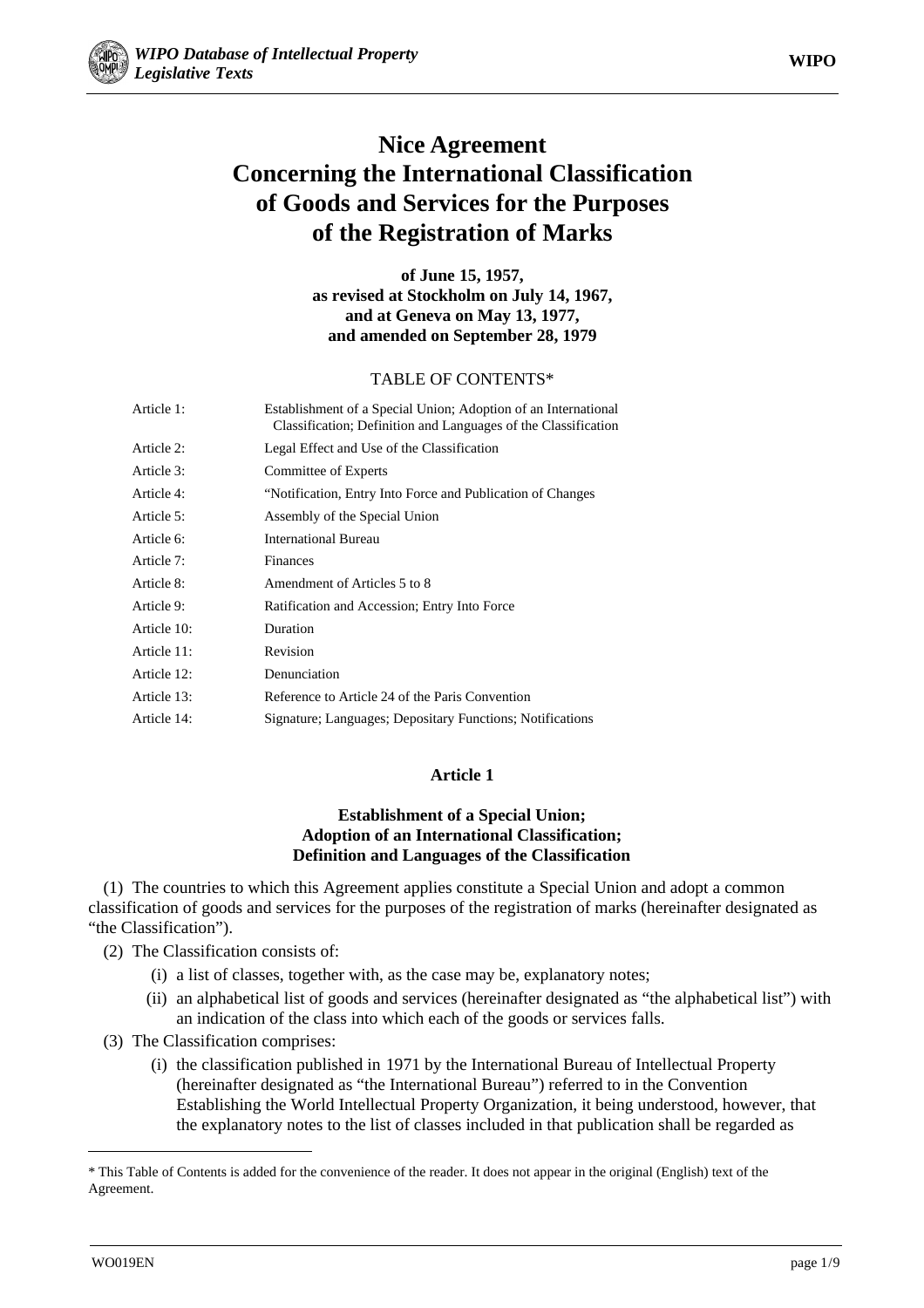provisional and as recommendations until such time as explanatory notes to the list of classes are established by the Committee of Experts referred to in Article 3;

- (ii) the amendments and additions which have entered into force, pursuant to Article 4(1) of the Nice Agreement of June 15, 1957, and of the Stockholm Act of July 14, 1967, of that Agreement, prior to the entry into force of the present Act;
- (iii) any changes to be made in accordance with Article 3 of this Act and which enter into force pursuant to Article 4(1) of this Act.
- (4) The Classification shall be in the English and French languages, both texts being equally authentic.
- (5)

*(a)* classification referred to in paragraph (3) (i), together with those amendments and additions referred to in paragraph (3)(ii) which have entered into force prior to the date this Act is opened for signature, is contained in one authentic copy, in the French language, deposited with the Director General of the World Intellectual Property Organization (hereinafter designated respectively "the Director General" and "the Organization"). Those amendments and additions referred to in paragraph (3) (ii) which enter into force after the date this Act is opened for signature shall also be deposited in one authentic copy, in the French language, with the Director General.

*(b)* The English version of the texts referred to in subparagraph *(a)* shall be established by the Committee of Experts referred to in Article 3 promptly after the entry into force of this Act. Its authentic copy shall be deposited with the Director General.

*(c)* The changes referred to in paragraph (3) (iii) shall be deposited in one authentic copy, in the English and French languages, with the Director General.

(6) Official texts of the Classification, in Arabic, German, Italian, Portuguese, Russian, Spanish and in such other languages as the Assembly referred to in Article 5 may designate, shall be established by the Director General, after consultation with the interested Governments and either on the basis of a translation submitted by those Governments or by any other means which do not entail financial implications for the budget of the Special Union or for the Organization.

(7) The alphabetical list shall mention, opposite each indication of goods or services, a serial number that is specific to the language in which the said list is established, together with:

- (i) in the case of the alphabetical list established in English, the serial number mentioned in respect of the same indication in the alphabetical list established in French, and vice versa;
- (ii) in the case of any alphabetical list established pursuant to paragraph (6), the serial number mentioned in respect of the same indication in the alphabetical list established in English or in the alphabetical list established in French.

## **Article 2**

## **Legal Effect and Use of the Classification**

(1) Subject to the requirements prescribed by this Agreement, the effect of the Classification shall be tha t attributed to it by each country of the Special Union. In particular, the Classification shall not bind the countries of the Special Union in respect of either the evaluation of the extent of the protection afforded to any given mark or the recognition of service marks.

(2) Each of the countries of the Special Union reserves the right to use the Classification either as a principal or as a subsidiary system.

(3) The competent Office of the countries of the Special Union shall include in the official doc uments and publications relating to registrations of marks the numbers of the classes of the Classification to which the goods or services for which the mark is registered belong.

(4) The fact that a term is included in the alphabetical list in no way affects any rights which might subsist in such a term.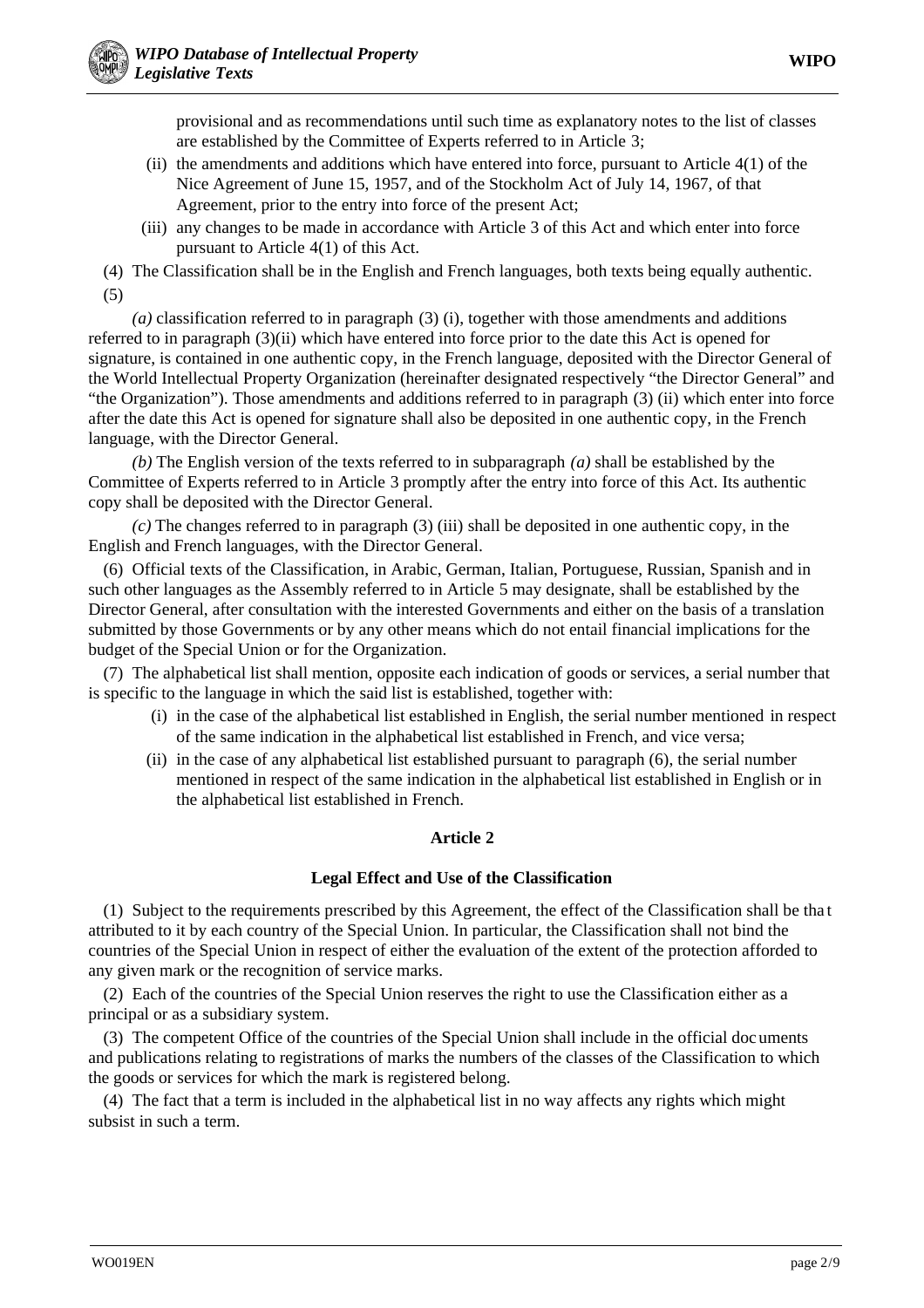# **Article 3**

### **Committee of Experts**

(1) A Committee of Experts shall be set up in which each country of the Special Union shall be represented.

(2)

*(a)* The Director General may, and, if requested by the Committee of Experts, shall, invite countries outside the Special Union which are members of the Organization or party to the Paris Convention for the Protection of Industrial Property to be represented by observers at meetings of the Committee of Experts.

*(b)* The Director General shall invite intergovernmental organizations specialized in the field of marks, of which at least one of the member countries is a country of the Special Union, to be represented by observers at meetings of the Committee of Experts.

*(c)* The Director General may, and, if requested by the Committee of Experts, shall, invite representatives of other intergovernmental organizations and international non-governmental organizations to participate in discussions of interest to them.

(3) The Committee of Experts shall:

- (i) decide on changes in the Classification;
- (ii) address recommendations to the countries of the Special Union for the purpose of facilitating the use of the Classification and promoting its uniform application;
- (iii) take all other measures which, without entailing financial implications for the budget of the Special Union or for the Organization, contribute towards facilitating the application of the Classification by developing countries;
- (iv) have the right to establish subcommittees and working groups.

(4) The Committee of Experts shall adopt its own rules of procedure. The latter shall provide for the possibility of participation in meetings of the subcommittees and working groups of the Committee of Experts by those intergovernmental organizations referred to in paragraph (2)*(b)* which can make a substantial contribution to the development of the Classification.

(5) Proposals for changes in the Classification may be made by the competent Office of any country of the Special Union, the International Bureau, any intergovernmental organization represented in the Committee of Experts pursuant to paragraph (2)*(b)* and any country or organization specially invited by the Committee of Experts to submit such proposals. The proposals shall be communicated to the International Bureau, which shall submit them to the members of the Committee of Experts and to the observers not later than two months before the session of the Committee of Experts at which the said proposals are to be considered.

(6) Each country of the Special Union shall have one vote.

(7)

*(a)* Subject to subparagraph *(b)*, the decisions of the Committee of Experts shall require a simple majority of the countries of the Special Union represented and voting.

*(b)* Decisions concerning the adoption of amendments to the Classification shall require a majority of four-fifths of the countries of the Special Union represented and voting. "Amendment" shall mean any transfer of goods or services from one class to another or the creation of any new class.

*(c)* The rules of procedure referred to in paragraph (4) shall provide that, except in special cases, amendments to the Classification shall be adopted at the end of specified periods; the length of each period shall be determined by the Committee of Experts.

(8) Abstentions shall not be considered as votes.

## **Article 4**

## **Notification, Entry Into Force and Publication of Changes**

(1) Changes decided upon by the Committee of Experts and recommendations of the Committee of Experts shall be notified to the competent Offices of the countries of the Special Union by the International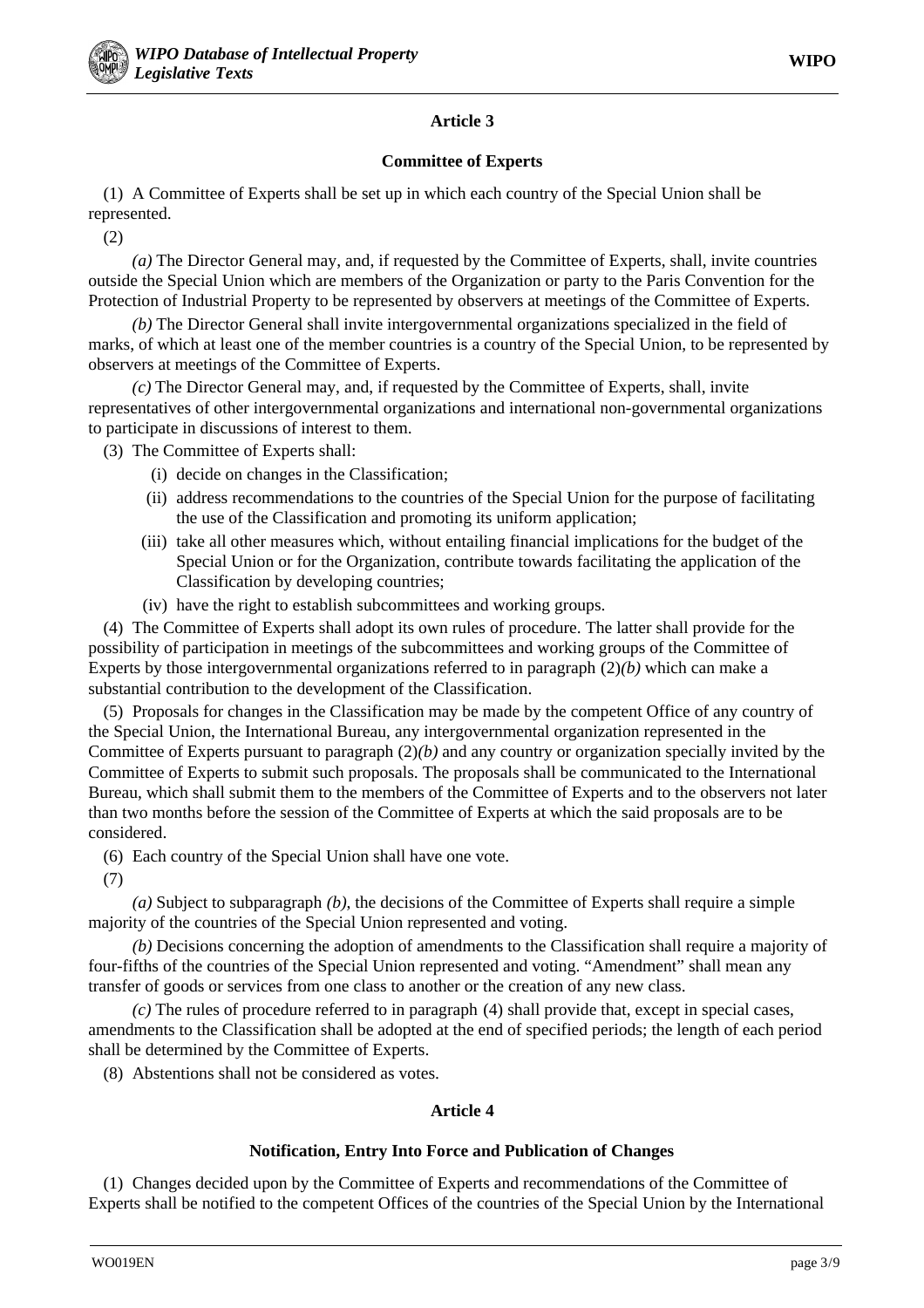Bureau. Amendments shall enter into force six months after the date of dispatch of the notification. Any other change shall enter into force on a date to be specified by the Committee of Experts at the time the change is adopted.

(2) The International Bureau shall incorporate in the Classification the changes which have entered into force. Announcements of those changes shall be published in such periodicals as may be designated by the Assembly referred to in Article 5.

### **Article 5**

### **Assembly of the Special Union**

(1)

*(a)* The Special Union shall have an Assembly consisting of those countries which have ratified or acceded to this Act.

*(b)* The Government of each country shall be represented by one delegate, who may be assisted by alternate delegates, advisors, and experts.

*(c)* The expenses of each delegation shall be borne by the Government which has appointed it.

(2)

*(a)* Subject to the provisions of Articles 3 and 4, the Assembly shall:

- (i) deal with all matters concerning the maintenance and development of the Special Union and the implementation of this Agreement;
- (ii) give directions to the International Bureau concerning the preparation for conferences of revision, due account being taken of any comments made by those countries of the Special Union which have not ratified or acceded to this Act;
- (iii) review and approve the reports and activities of the Director General of the Organization (hereinafter designated as "the Director General") concerning the Special Union, and give him all necessary instructions concerning matters within the competence of the Special Union;
- (iv) determine the program and adopt the biennial budget of the Special Union, and approve its final accounts;
- (v) adopt the financial regulations of the Special Union;
- (vi) establish, in addition to the Committee of Experts referred to in Article 3, such other committees of experts and working groups as it may deem necessary to achieve the objectives of the Special Union;
- (vii) determine which countries not members of the Special Union and which intergovernmental and international non-governmental organizations shall be admitted to its meetings as observers;
- (viii) adopt amendments to Articles 5 to 8;
	- (ix) take any other appropriate action designed to further the objectives of the Special Union;
	- (x) perform such other functions as are appropriate under this Agreement.

*(b)* With respect to matters which are of interest also to other Unions administered by the Organization, the Assembly shall make its decisions after having heard the advice of the Coordination Committee of the Organization.

(3)

- *(a)* Each country member of the Assembly shall have one vote.
- *(b)* One-half of the countries members of the Assembly shall constitute a quorum.

*(c)* Notwithstanding the provisions of subparagraph *(b)*, if, in any session, the number of countries represented is less than one-half but equal to or more than one-third of the countries members of the Assembly, the Assembly may make decisions but, with the exception of decisions concerning its own procedure, all such decisions shall take effect only if the conditions set forth hereinafter are fulfilled. The International Bureau shall communicate the said decisions to the countries members of the Assembly which were not represented and shall invite them to express in writing their vote or abstention within a period of three months from the date of the communication. If, at the expiration of this period, the number of countries having thus expressed their vote or abstention attains the number of countries which was lacking for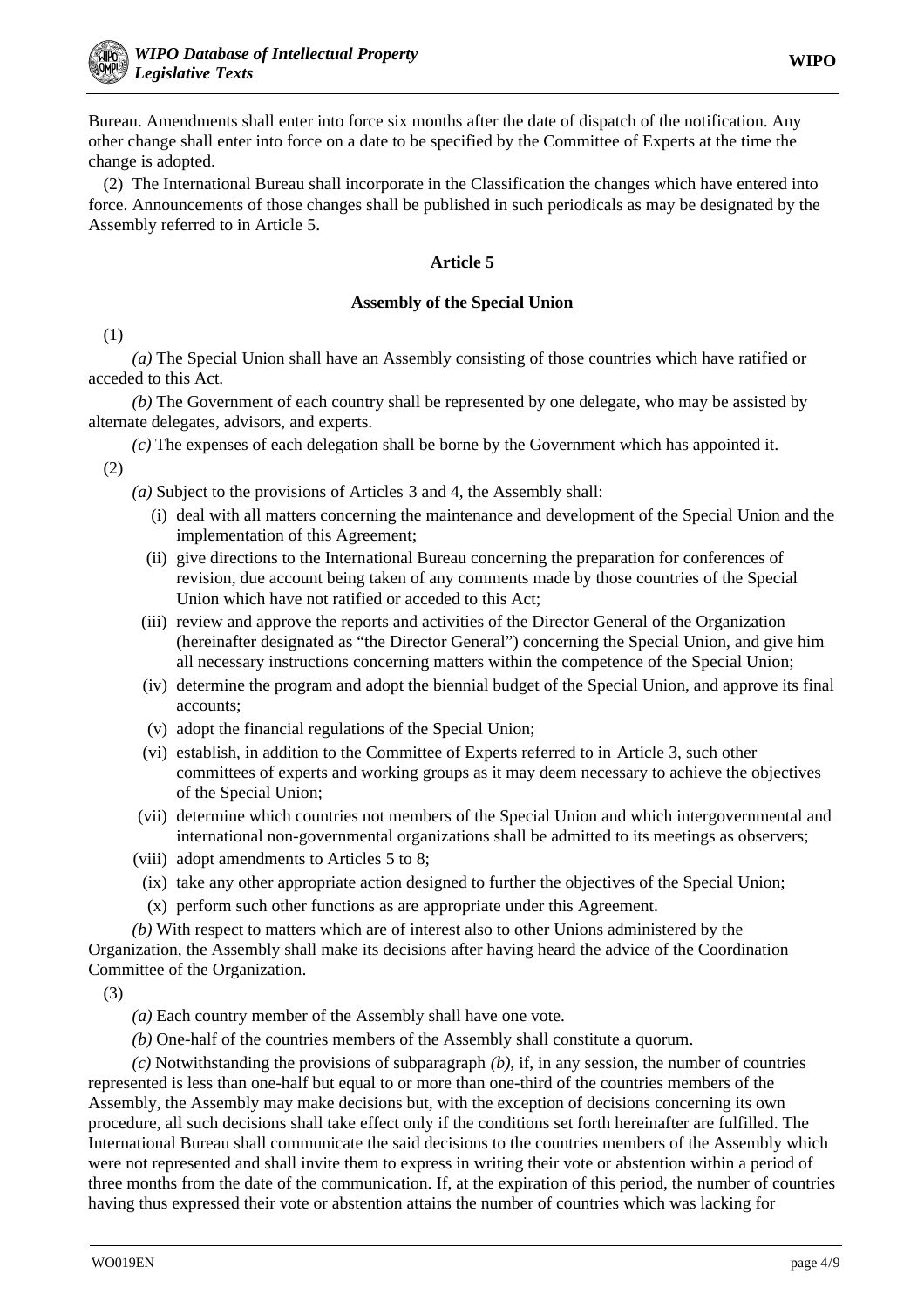attaining the quorum in the session itself, such decisions shall take effect provided that at the same time the required majority still obtains.

*(d)* Subject to the provisions of Article 8(2), the decisions of the Assembly shall require two-thirds of the votes cast.

*(e)* Abstentions shall not be considered as votes.

*(f)* A delegate may represent, and vote in the name of, one country only.

*(g)* Countries of the Special Union not members of the Assembly shall be admitted to the meetings of the latter as observers.

 $(4)$ 

*(a)* The Assembly shall meet once in every second calendar year in ordinary session upon convocation by the Director General and, in the absence of exceptional circumstances, during the same period and at the same place as the General Assembly of the Organization.

*(b)* The Assembly shall meet in extraordinary session upon convocation by the Director General, at the request of one-fourth of the countries members of the Assembly.

*(c)* The agenda of each session shall be prepared by the Director General.

(5) The Assembly shall adopt its own rules of procedure.

#### **Article 6**

#### **International Bureau**

(1)

*(a)* Administrative tasks concerning the Special Union shall be performed by the International Bureau.

*(b)* In particular, the International Bureau shall prepare the meetings and provide the secretariat of the Assembly, the Committee of Experts, and such other committees of experts and working groups as may have been established by the Assembly or the Committee of Experts.

*(c)* The Director General shall be the chief executive of the Special Union and shall represent the Special Union.

(2) The Director General and any staff member designated by him shall participate, without the right to vote, in all meetings of the Assembly, the Committee of Experts, and such other committees of experts or working groups as may have been established by the Assembly or the Committee of Experts. The Director General, or a staff member designated by him, shall be ex officio secretary of those bodies.

(3)

*(a)* The International Bureau shall, in accordance with the directions of the Assembly, make the preparations for the conferences of revision of the provisions of the Agreement other than Articles 5 to 8.

*(b)* The International Bureau may consult with intergovernmental and international non-governmental organizations concerning preparations for conferences of revision.

*(c)* The Director General and persons designated by him shall take part, without the right to vote, in the discussions at those conferences.

(4) The International Bureau shall carry out any other tasks assigned to it.

#### **Article 7**

#### **Finances**

(1)

*(a)* The Special Union shall have a budget.

*(b)* The budget of the Special Union shall include the income and expenses proper to the Special Union, its contribution to the budget of expenses common to the Unions, and, where applicable, the sum made available to the budget of the Conference of the Organization.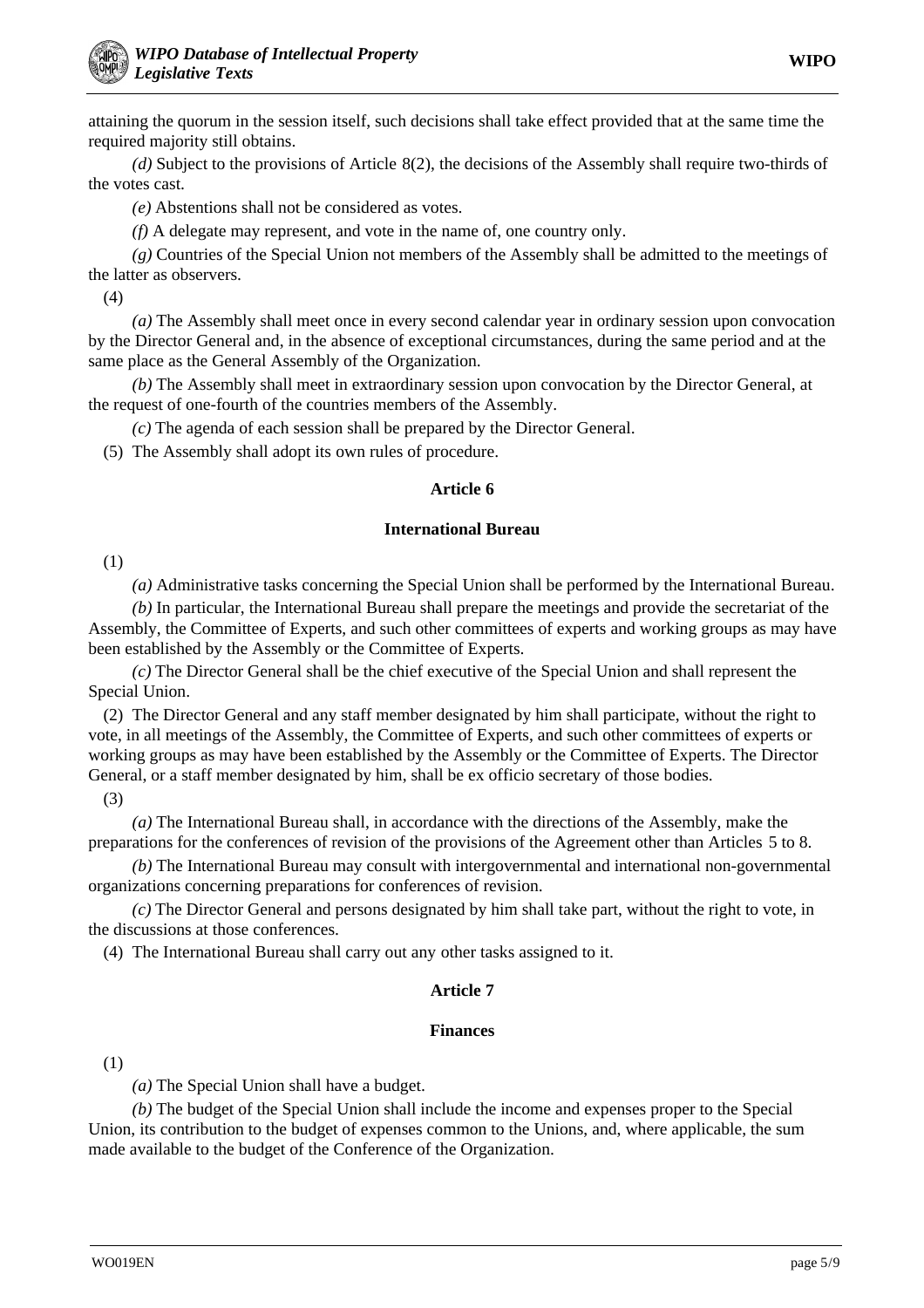*(c)* Expenses not attributable exclusively to the Special Union but also to one or more other Unions administered by the Organization shall be considered as expenses common to the Unions. The share of the Special Union in such common expenses shall be in proportion to the interest the Special Union has in them.

(2) The budget of the Special Union shall be established with due regard to the requirements of coordination with the budgets of the other Unions administered by the Organization.

(3) The budget of the Special Union shall be financed from the following sources:

- (i) contributions of the countries of the Special Union;
- (ii) fees and charges due for services rendered by the International Bureau in relation to the Special Union;
- (iii) sale of, or royalties on, the publications of the International Bureau concerning the Special Union;
- (iv) gifts, bequests, and subventions;
- (v) rents, interests, and other miscellaneous income.

(4)

*(a)* For the purpose of establishing its contribution referred to in paragraph (3) (i), each country of the Special Union shall belong to the same class as it belongs to in the Paris Union for the Protection of Industrial Property, and shall pay its annual contributions on the basis of the same number of units as is fixed for that class in that Union.

*(b)* The annual contribution of each country of the Special Union shall be an amount in the same proportion to the total sum to be contributed to the budget of the Special Union by all countries as the number of its units is to the total of the units of all contributing countries.

*(c)* Contributions shall become due on the first of January of each year.

*(d)* A country which is in arrears in the payment of its contributions may not exercise its right to vote in any organ of the Special Union if the amount of its arrears equals or exceeds the amount of the contributions due from it for the preceding two full years. However, any organ of the Special Union may allow such a country to continue to exercise its right to vote in that organ if, and as long as, it is satisfied that the delay in payment is due to exceptional and unavoidable circumstances.

*(e)* If the budget is not adopted before the beginning of a new financial period, it shall be at the same level as the budget of the previous year, as provided in the financial regulations.

(5) The amount of the fees and charges due for services rendered by the International Bureau in relation to the Special Union shall be established, and shall be reported to the Assembly, by the Director General.  $(6)$ 

*(a)* The Special Union shall have a working capital fund which shall be constituted by a single payment made by each country of the Special Union. If the fund becomes insufficient, the Assembly shall decide to increase it.

*(b)* The amount of the initial payment of each country to the said fund or of its participation in the increase thereof shall be a proportion of the contribution of that country for the year in which the fund is established or the decision to increase it is made.

*(c)* The proportion and the terms of payment shall be fixed by the Assembly on the proposal of the Director General and after it has heard the advice of the Coordination Committee of the Organization.

(7)

*(a)* In the headquarters agreement concluded with the country on the territory of which the Organization has its headquarters, it shall be provided that, whenever the working capital fund is insufficient, such country shall grant advances. The amount of those advances and the conditions on which they are granted shall be the subject of separate agreements, in each case, between such country and the Organization.

*(b)* The country referred to in subparagraph *(a)* and the Organization shall each have the right to denounce the obligation to grant advances, by written notification. Denunciation shall take effect three years after the end of the year in which it has been notified.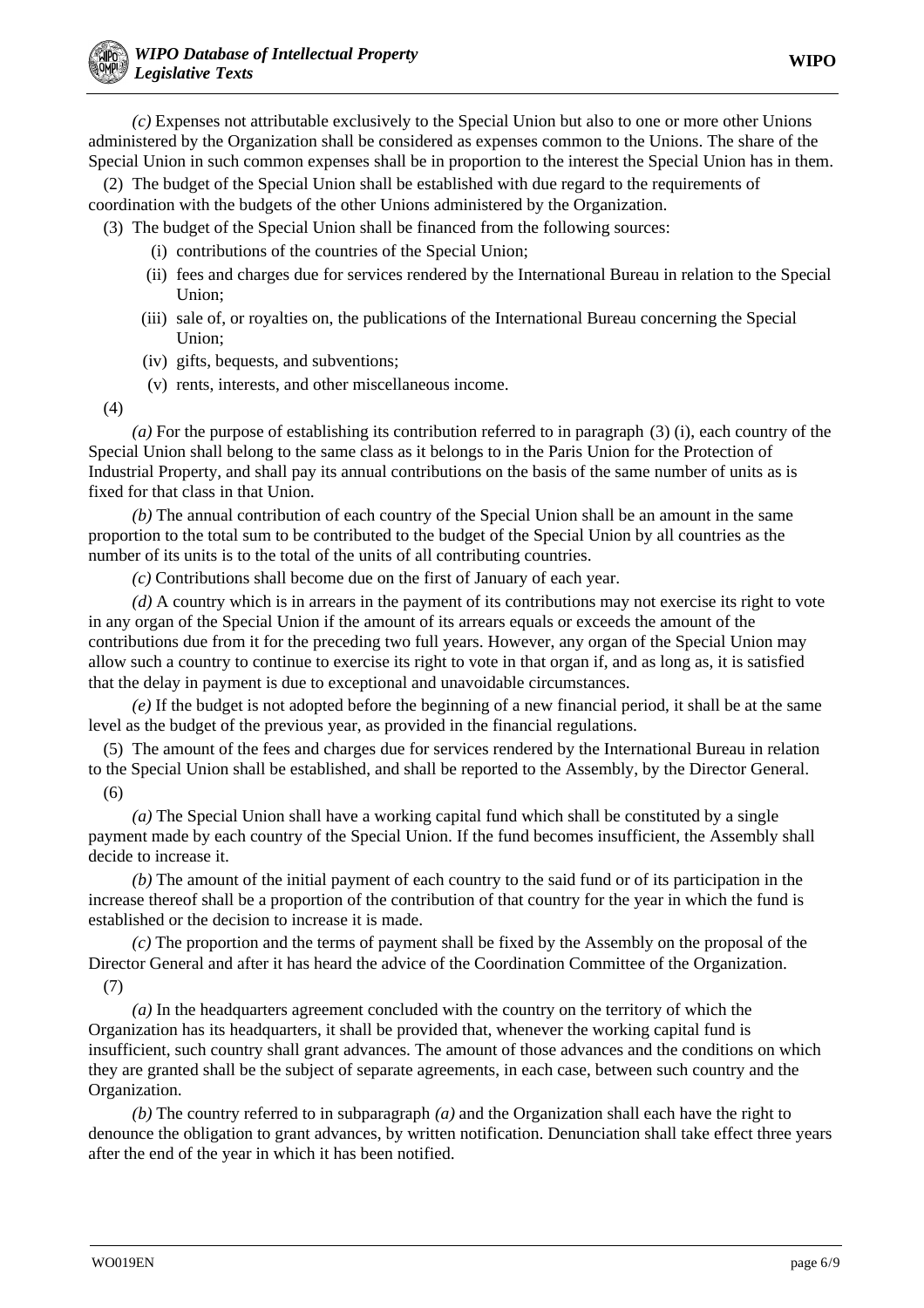(8) The auditing of the accounts shall be effected by one or more of the countries of the Special Union or by external auditors, as provided in the financial regulations. They shall be designated, with their agreement, by the Assembly.

## **Article 8**

#### **Amendment of Articles 5 to 8**

(1) Proposals for the amendment of Articles 5, 6, 7, and the present Article, may be initiated by any country member of the Assembly, or by the Director General. Such proposals shall be communicated by the Director General to the member countries of the Assembly at least six months in advance of their consideration by the Assembly.

(2) Amendments to the Articles referred to in paragraph (1) shall be adopted by the Assembly. Adoption shall require three-fourths of the votes cast, provided that any amendment to Article 5, and to the present paragraph, shall require four-fifths of the votes cast.

(3) Any amendment to the Articles referred to in paragraph (1) shall enter into force one month after written notifications of acceptance, effected in accordance with their respective constitutional processes, have been received by the Director General from three-fourths of the countries members of the Assembly at the time it adopted the amendment. Any amendment to the said Articles thus accepted shall bind all the countries which are members of the Assembly at the time the amendment enters into force, or which become members thereof at a subsequent date, provided that any amendment increasing the financial obligations of countries of the Special Union shall bind only those countries which have notified their acceptance of such amendment.

### **Article 9**

### **Ratification and Accession; Entry Into Force**

(1) Any country of the Special Union which has signed this Act may ratify it, and, if it has not signed it, may accede to it.

(2) Any country outside the Special Union which is party to the Paris Convention for the Protection of Industrial Property may accede to this Act and thereby become a country of the Special Union.

(3) Instruments of ratification and accession shall be deposited with the Director General.

 $(4)$ 

*(a)* This Act shall enter into force three months after both of the following conditions are fulfilled:

- (i) six or more countries have deposited their instruments of ratification or accession;
- (ii) at least three of the said countries are countries which, on the date this Act is opened for signature, are countries of the Special Union.

*(b)* The entry into force referred to in subparagraph *(a)* shall apply to those countries which, at least three months before the said entry into force, have deposited instruments of ratification or accession.

*(c)* With respect to any country not covered by subparagraph *(b)*, this Act shall enter into force three months after the date on which its ratification or accession was notified by the Director General, unless a subsequent date has been indicated in the instrument of ratification or accession. In the latter case, this Act shall enter into force with respect to that country on the date thus indicated.

(5) Ratification or accession shall automatically entail acceptance of all the clauses and admission to all the advantages of this Act.

(6) After the entry into force of this Act, no country may ratify or accede to an earlier Act of this Agreement.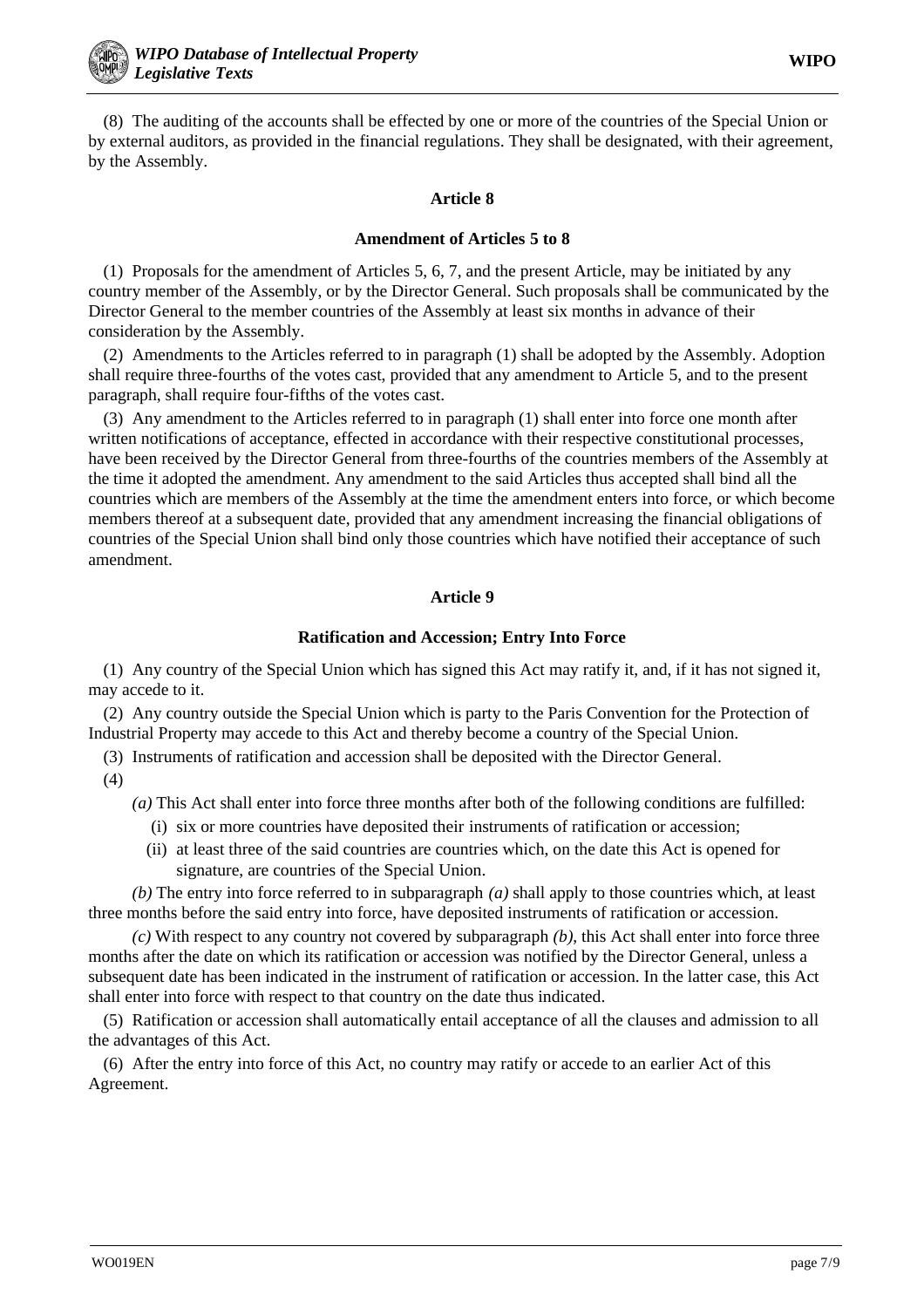### **Article 10**

#### **Duration**

This Agreement shall have the same duration as the Paris Convention for the Protection of Industrial Property.

## **Article 11**

#### **Revision**

(1) This Agreement may be revised from time to time by a conference of the countries of the Special Union.

(2) The convocation of any revision conference shall be decided upon by the Assembly.

(3) Articles 5 to 8 may be amended either by a revision conference or according to Article 8.

### **Article 12**

### **Denunciation**

(1) Any country may denounce this Act by notification addressed to the Director General. Such denunciation shall constitute also denunciation of the earlier Act or Acts of this Agreement which the country denouncing this Act may have ratified or acceded to, and shall affect only the country making it, the Agreement remaining in full force and effect as regards the other countries of the Special Union.

(2) Denunciation shall take effect one year after the day on which the Director General has received the notification.

(3) The right of denunciation provided by this Article shall not be exercised by any country before the expiration of five years from the date upon which it becomes a country of the Special Union.

## **Article 13**

#### **Reference to Article 24 of the Paris Convention**

The provisions of Article 24 of the Stockholm Act of 1967 of the Paris Convention for the Protection of Industrial Property shall apply to this Agreement, provided that, if those provisions are amended in the future, the latest amendment shall apply to this Agreement with respect to those countries of the Special Union which are bound by such amendment.

## **Article 14**

### **Signature; Languages; Depositary Functions; Notifications**

(1)

*(a)* This Act shall be signed in a single original in the English and French languages, both texts being equally authentic, and shall be deposited with the Director General.

*(b)* Official texts of this Act shall be established by the Director General, after consultation with the interested Governments and within two months from the date of signature of this Act, in the two other languages, Russian and Spanish, in which, together with the languages referred to in subparagraph *(a)*, authentic texts of the Convention Establishing the World Intellectual Property Organization were signed.

*(c)* Official texts of this Act shall be established by the Director General, after consultation with the interested Governments, in the Arabic, German, Italian and Portuguese languages, and such other languages as the Assembly may designate.

(2) This Act shall remain open for signature until December 31, 1977.

(3)